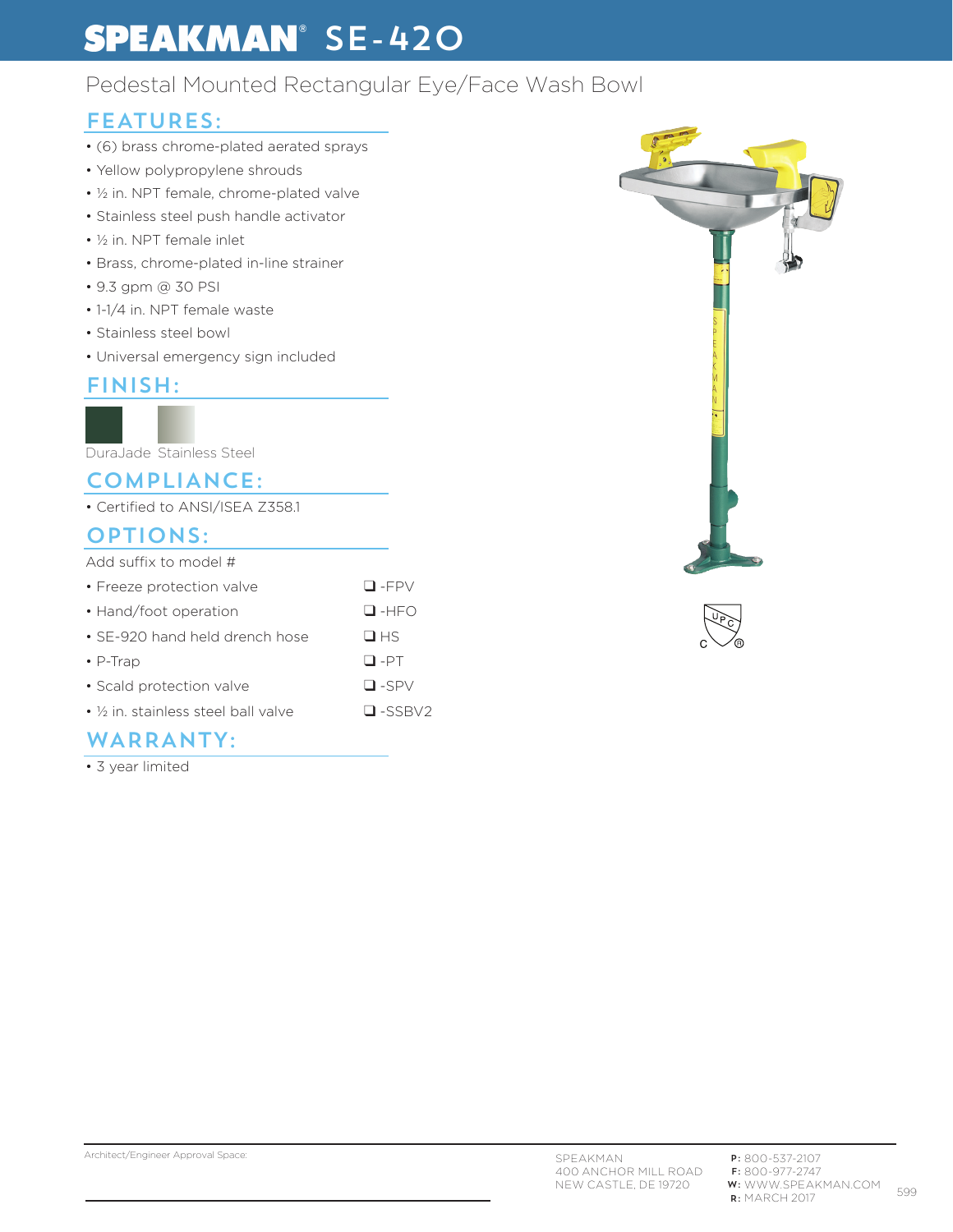# **SPEAKMAN®**

DIMENSIONS: NOTE: 1. All dimensions are in inches (millimeters) unless otherwise specified and are subject to change without notice.



Architect/Engineer Approval Space:

P: 800-537-2107 F: 800-977-2747 WWW.SPEAKMAN.COM **w:** WWW.SPEA<br>**r:** MARCH 2017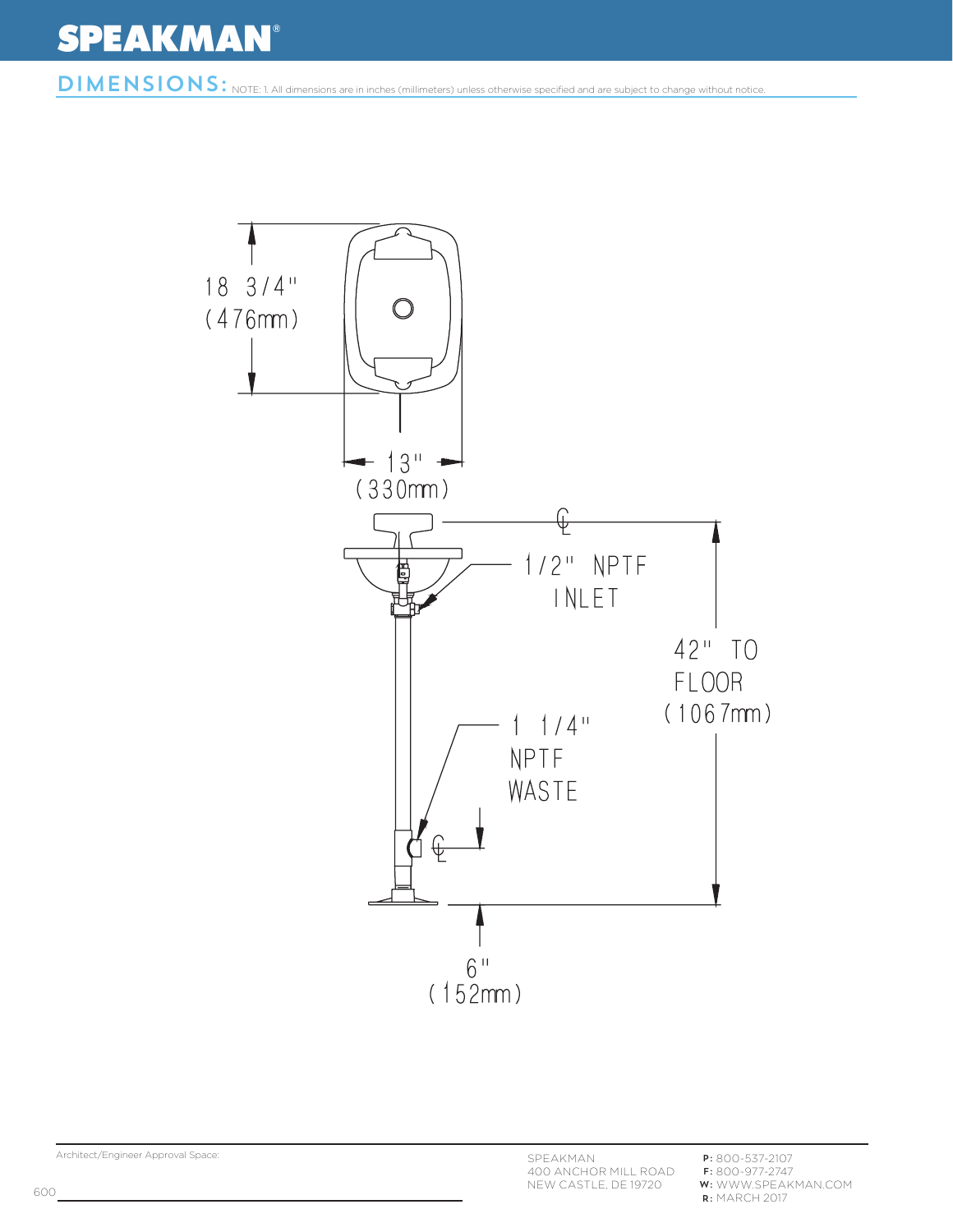# **SPEAKMAN**<sup>®</sup> SE-545

# Pedestal Mounted Rectangular Eyewash Bowl

## FEATURES:

- Stainless steel bowl
- (2) yellow plastic aerated spray heads
- 3.0 GPM @ 30 PSI
- Volume control
- Stainless steel trigger bar activator
- ½ in. NPT female inlet
- 1 ¼" NPT female waste
- Universal emergency sign included

### FINISHES:



DuraJade Stainless Steel

### COMPLIANCE:

• Certified to ANSI/ISEA Z358.1

### OPTIONS:

| Add suffix to model #                               |                  |
|-----------------------------------------------------|------------------|
| • Freeze protection valve                           | $\Box$ -FPV      |
| • Hand/foot operation                               | $\Box$ -HFO      |
| • SE-920 hand held drench hose                      | $\Box$ HS        |
| • In-line strainer for $\frac{1}{2}$ in. IPS piping | $\Box$ -ILS      |
| $\cdot$ P-Trap                                      | $\Box$ -PT       |
| • Scald protection valve                            | $\Box$ -SPV      |
| $\bullet$ % in, stainless steel ball valve          | $\square$ -SSBV2 |

### WARRANTY:

• 3 year limited





#### Architect/Engineer Approval Space: